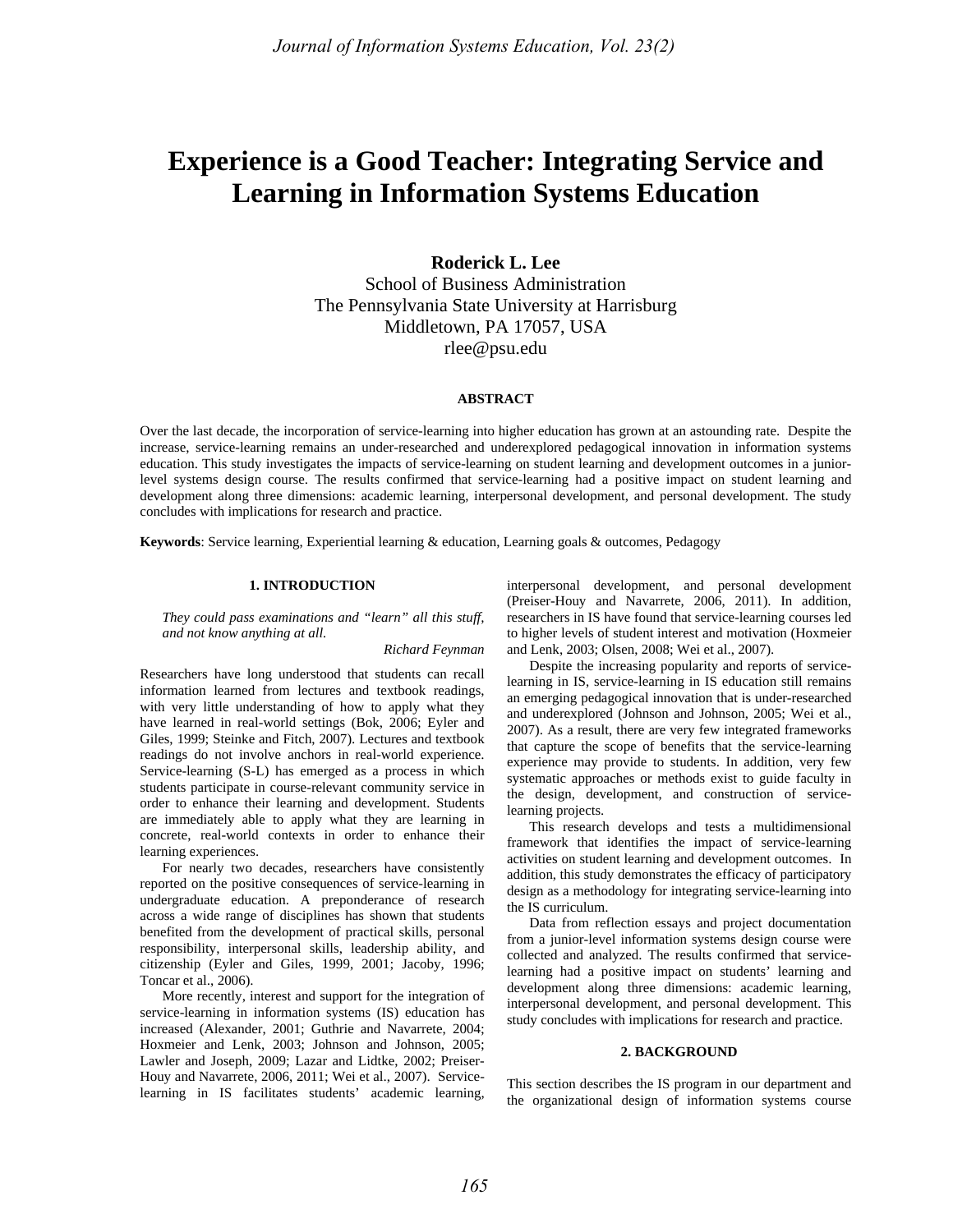(ODIS). The IS program is situated in an AACSBaccredited School of Business Administration at a branch campus of a major land-grant university in the Northeast. The IS program offers the traditional IS degree and the contemporary information sciences and technology degree (IST). Both degree programs emphasize problem-based learning in team environments. In this research, the focus is on the ODIS course in the IST program.

ODIS is junior-level course that is required by all students in the IST degree program. The course covers interdisciplinary survey topics related to the use and usability of information systems. The curricular goals of the IST program are listed in Table 1. Although ODIS taps each curricular goal, only the items checked are currently slated to be evaluated for assessment.

| Goal | <b>Description</b>                                                                                                                                        | <b>ODIS</b> |
|------|-----------------------------------------------------------------------------------------------------------------------------------------------------------|-------------|
| 1    | Understand<br>and<br>the<br>apply<br>interdisciplinary, theoretical knowledge<br>of the information sciences                                              |             |
| 2    | Understand, apply, and adapt various<br>problem-solving strategies,<br>using<br>appropriate technology and methods                                        |             |
| 3    | Communicate and work effectively (both<br>individually and in teams) with a range<br>of perspectives and audiences through a<br>variety of media          |             |
| 4    | Understand professional responsibilities<br>in terms of the ethical, legal, security,<br>and social aspects of any given problem<br>and its solution      |             |
| 5    | Commit to the continuous acquisition of<br>relevant knowledge for professional<br>development by self-teaching and/or on-<br>going education and learning |             |

## **Table 1: IST Curricular Goals**

Use The researcher/instructor has been teaching the ODIS course since the 2004/2005 academic year. For the first 4 years, the instructor employed the traditional approach to IS education. Traditional methods included lectures, realworld stories, textbook readings, textbook-based team projects, and project-based coursework on fictitious organizations. Essentially, students worked on "close-ended" problems that had no real-world applicability. In addition, the team project consisted of a final product that was due at the end of the semester.

During the summer prior to the 2008/2009 academic school year, several members of the community expressed an interest in partnering with the university on innovative website design projects. Given the immediacy of the human and community needs, the instructor decided that students might benefit more by working on real-world projects in the local community. As such, the 2008/2009 academic school year marked a new beginning for the ODIS course with the incremental integration of S-L. Unlike the traditional approach, S-L projects are more "open ended" and have been successful in enhancing student learning and development outcomes (Eyler and Giles, 1999; Jacoby, 1996; Preiser-Houy and Navarrete, 2006; Toncar et al., 2006).

# **3. THEORETICAL BASIS OF SERVICE LEARNING**

The theoretical basis of S-L is summarized in this section. This is followed by a summary of the key findings of prior research on S-L in IS and the extant S-L strategies that are currently used in IS education.

#### **3.1 Theoretical Foundation of Service-Learning**

Service-learning is "a form of experiential education in which students engage in activities that address human and community needs together with structured opportunities intentionally designed to promote student learning and development. Reflection and reciprocity are key components of service-learning" (Jacoby, 1996, p. 5). From an educational perspective, S-L is defined as "a course-based, credit-bearing educational experience, in which students (a) participate in an organized service activity that meets identified community needs and (b) reflect on the service activity in such a way as to gain further understanding of course content, a broader appreciation of the discipline, and an enhanced sense of civic responsibility" (Bringle and Hatcher, 1995, p. 112)

Kolb's (1984) four-stage learning cycle provides the theoretical basis for S-L. The model draws on the interdisciplinary work of John Dewey from educational philosophy, Jean Piaget from developmental psychology, and Kurt Lewin from social psychology (Eyler and Giles, 1999; Johnson and Johnson, 2005; McEwen, 1996; Petkus, 2000). Kolb's model describes a four-stage continuous learning progression: *concrete experience, reflective observation, abstract conceptualization*, and *active experimentation* (see Figure 1).



**Figure 1: Kolb's Learning Cycle** 

Concrete experience is the feeling phase that involves the sensory and emotional engagement in some activity. Concrete experience materializes when the student is involved in meaningful community service that facilitates emotional intensity, attachment, and a high level of involvement. The next phase, reflective observation, involves watching, listening, recording, discussing, and elaborating on the experience. Reflective observation occurs when the student reflects on his or her own experience or with others who are involved in the S-L activity.

Abstract conceptualization is characterized as the indepth thinking phase that involves integrating courserelevant theories and concepts into the overall learning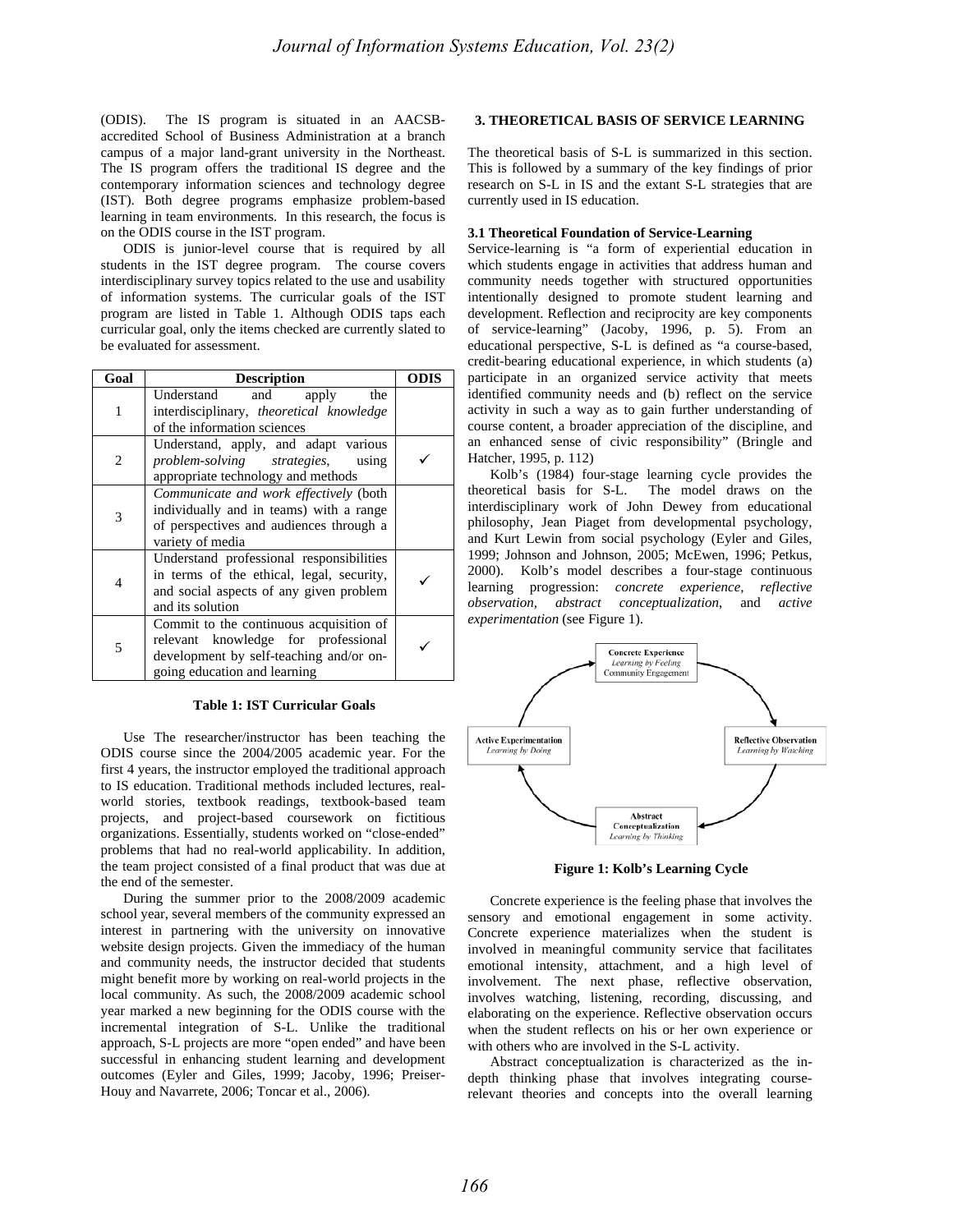experience. Reflection serves as the link between the concrete experience and abstract conceptualization phases. Finally, active experimentation is the doing phase in which the student applies the course concepts and theories to a concrete, real-world situation. Learning in this final phase occurs through an iterative, trial-and-error process.

Hoxmeier and Lenk (2003) discuss two general implications of Kolb's learning cycle for S-L in IS education. First, there is no designated starting point. However, in order for effective learning to occur, students must complete the entire cycle. Second, most traditional IS course methodologies only involve abstract conceptualization (e.g., textbook reading and lectures) and some active experimentation (e.g., testing/projects). The two phases missing are concrete experience and reflective observation. S-L embraces all four cycles of learning and is consistent with the curricular goals listed in Table 1. Equally important, S-L accommodates students with various learning styles (Jacoby, 1996; Kolb, 1984).

# **3.2 Research Support for Service-Learning Integration in IS Education**

Although the efficacy of integrating S-L into IS education was encouraged over a decade ago (Alexander, 2001), there remains a paucity of empirical research on S-L in IS (Johnson and Johnson, 2005; Wei et al., 2007). Indeed, a review of the literature revealed very few studies in IS that have reported on a specific S-L strategy and student learning and development outcomes (see Table 2).

Hoxmeier and Lenk (2003) were among the first researchers in IS to demonstrate the efficacy of S-L in the systems design and development domain. The researchers employed the consultative model of S-L (Kenworthy-U'Ren, 1999, 2000). Results revealed that the integrated approach facilitated the acquisition of technical knowledge, project management skills, interpersonal communication skills, and social skills. This inaugural study concluded with best practices for implementing S-L in IS. However, after 8 years, Google Scholar revealed only 20 citation counts as of September 2011.

Wilcox and Zigurs (2003) reviewed the extant information systems design methodologies and derived an agile S-L methodology specifically for the information system design and development domain. Their model defined a complete set of phases and associated techniques,

deliverables, and roles. The phases consisted of project investigation, project initiation and analysis, DEW Loop (e.g., dedicate, execute, and weigh feedback), and final reflections. This integrated model provided early support for the use of design methodologies as a strategy to facilitate the development and implementation of S-L courses in IS.

Additionally, Wilcox and Zigurs (2003) conducted an indepth review of the literature on S-L and identified nine critical success factors. These critical success factors include the following: (1) reflection or feedback, (2) grading on actual learning, (3) reflection by all stakeholders, (4) careful project selection, (5) relevance of the project to the intended academic program, (6) partnership between stakeholders, (7) optional involvement, (8) balance of interest of all stakeholders, and (9) careful selection of stakeholders. However, after 8 years, Google Scholar revealed only eight citation counts.

Rose and colleagues (Rose et al., 2005) examined the impact of S-L on student learning and development in a graduate accounting information systems course. The course covered systems design and development topics. Similar to Hoxmeier and Lenk (2003), the researchers employed the consultative model of S-L (Kenworthy-U'Ren, 1999, 2000). Students reported an increase in course satisfaction, improved perceptions of ability, improved self-confidence in their chosen career, increased desire to study accounting information systems, and improved performance on complex data modeling tasks. However, after 6 years, Google Scholar revealed only 13 citation counts.

Preiser-Houy and Navarrete (2006) explored the efficacy of using community-based research (CBR) as a S-L strategy in IS education. CBR is a transformative form of S-L (Strand et al., 2003). A CBR strategy emphasizes the reciprocal benefits of student learning and social change in the community.

Preiser-Houy and Navarrete (Preiser-Houy and Navarrete, 2006) conducted an intense case study on the impacts of S-L on multidimensional student learning outcomes. The results revealed that S-L facilitated academic learning (e.g., domain specific and general academic), personal development (e.g., self-knowledge and selfefficacy), and interpersonal development (e.g., communication, collaboration, and leadership skills). However, after 5 years, Google Scholar revealed only seven citation counts.

| <b>Researchers</b>                   | <b>S-L Strategy</b>       | <b>Domain</b>                                   | <b>Citations</b> |  |
|--------------------------------------|---------------------------|-------------------------------------------------|------------------|--|
| Hoxmeier and Lenk (2003)             | <b>Consultative Model</b> | Systems Design and<br>Development               | 20               |  |
| Wilcox and Zigurs (2003)             | Agile Development         | Systems Design and<br>Development               | 8                |  |
| Rose, Rose, and Norman<br>(2005)     | <b>Consultative Model</b> | <b>Accounting Information</b><br><b>Systems</b> | 13               |  |
| Preiser-Houy and Navarrete<br>(2006) | Community-Based Research  | IS Web Development                              |                  |  |
| Wei, Siow, and Burley<br>(2007)      | Program Design            | <b>Information Management</b><br>and Technology |                  |  |

**Table 2: Studies Reporting on the S-L Strategy and Outcomes in IS**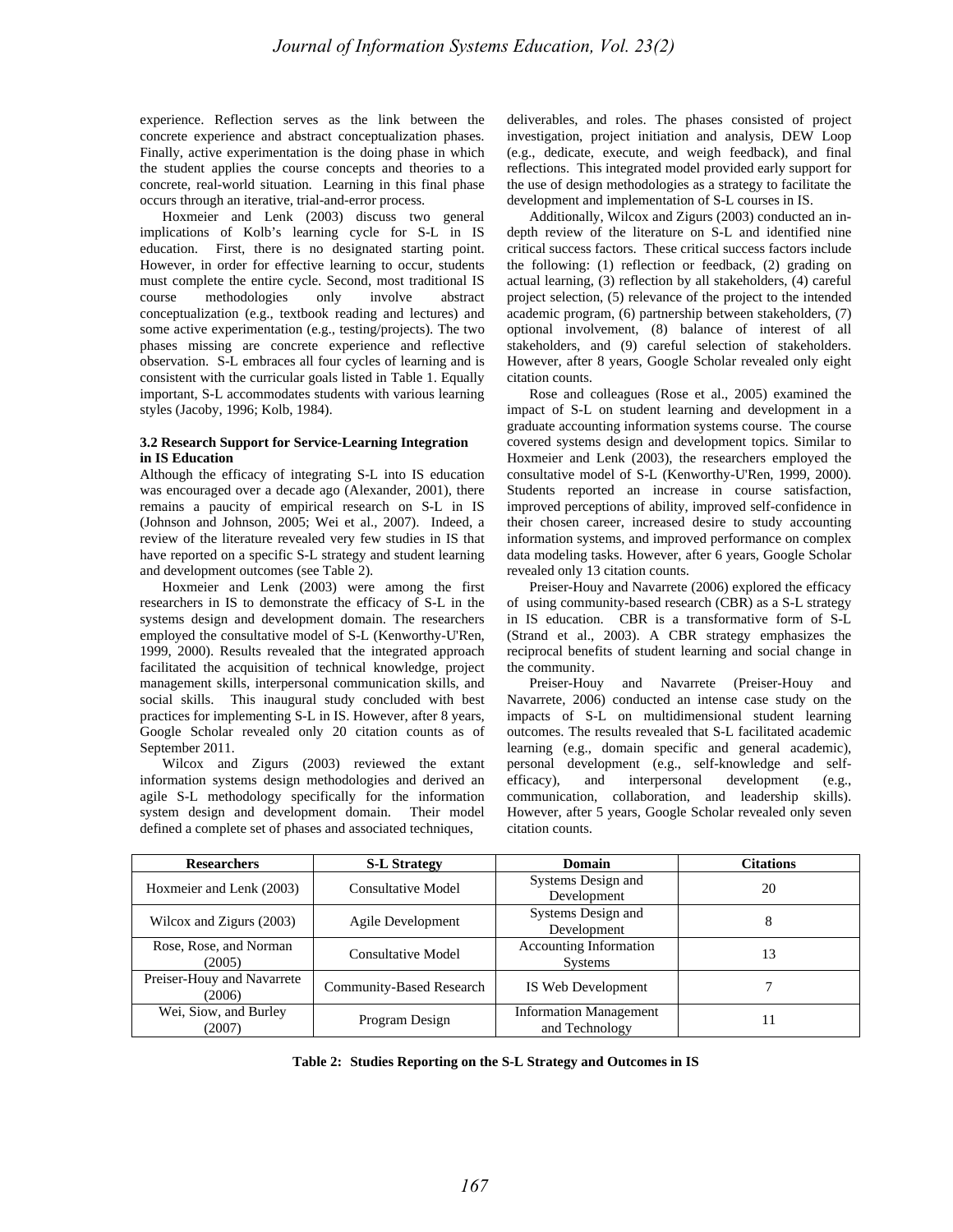Finally, Wei, et al. (2007) employed a structured program design approach in a capstone course on information systems and technology management. Their strategy consisted of structured project deliverables and milestones in order to guide the implementation of S-L. The results revealed that students exhibited a higher motivation to study in the S-L course than in a traditional course. After 4 years, Google Scholar reveals only 11 citation counts.

 In summary, the literature review reveals that S-L has been implemented in a variety of ways in IS education. However, there are few systematic approaches to assess student learning and development outcomes in IS education. Furthermore, the literature review provided support for various S-L strategies such as the consultative, CBR, and agile development. However, only one strategy integrated the systems development life cycle (Wilcox and Zigurs, 2003).

# **4. SERVICE-LEARNING FRAMEWORK AND PROPOSITIONS**

In this section, previous research is synthesized in order to develop an integrated conceptual framework along with a series of propositions. Propositions are defined as hypothetical stories about why acts, events, and structures occur (Sutton and Staw, 1995). These propositions combine to form a theoretical pattern that is illustrated in the S-L input-process-output (or I-P-O) model (see Figure 2).

Four facets of S-L learning serve as the inputs in the I-P-O model: structured reflection, structured reciprocity, placement quality, and meaningful application (Eyler and Giles, 1999; Jacoby, 1996; Toncar et al., 2006). The learning processes include all four stages in Kolb's learning cycles model (Hoxmeier and Lenk, 2003; Kolb, 1984). Finally, the outputs consist of three dimensions of student learning and development: academic learning, interpersonal development,

and personal development (Eyler and Giles, 1999; Preiser-Houy and Navarrete, 2006).

#### **4.1 Outcomes: Student Learning and Development**

 A review of the research on S-L and student learning and development reveals three primary dimensions of student learning and development: (1) academic learning; (2) interpersonal development; and (3) personal development (Eyler and Giles, 1999; Preiser-Houy and Navarrete, 2006).

Academic learning is a central goal of a college education. However, Eyler and Giles (1999) highlighted the importance of linking academic learning with interpersonal and personal development. Therefore, academic learning serves as the link between interpersonal development and personal development in the I-P-O model.

Academic learning is defined as the cognitive competencies including domain-specific and general academic knowledge and skills. Interpersonal development consists of the affective competencies such as communication skills, teamwork skills, and leadership skills. Finally, personal development consists of personal efficacy, self-knowledge, and career development.

# **4.2 Service-Learning Components: Structured Reflection and Structured Reciprocity**

From an educational perspective, Jacoby (Jacoby, 1996) identified two important components of a high quality S-L experience: structured reflection and structured reciprocity.

**4.2.1 Structured Reflection:** The first central element of S-L is structured reflection (Bringle and Hatcher, 1996; Butin, 2010; Jacoby, 1996; Wilcox and Zigurs, 2003). Reflection is defined as "the intentional consideration of an experience in light of particular learning objectives" (Hatcher and Bringle, 1997, p. 153). Researchers generally refer to reflection as the hyphen in S-L (Eyler and Giles, 1999). Structured reflection,



**Figure 2: Service-Learning I-P-O Model**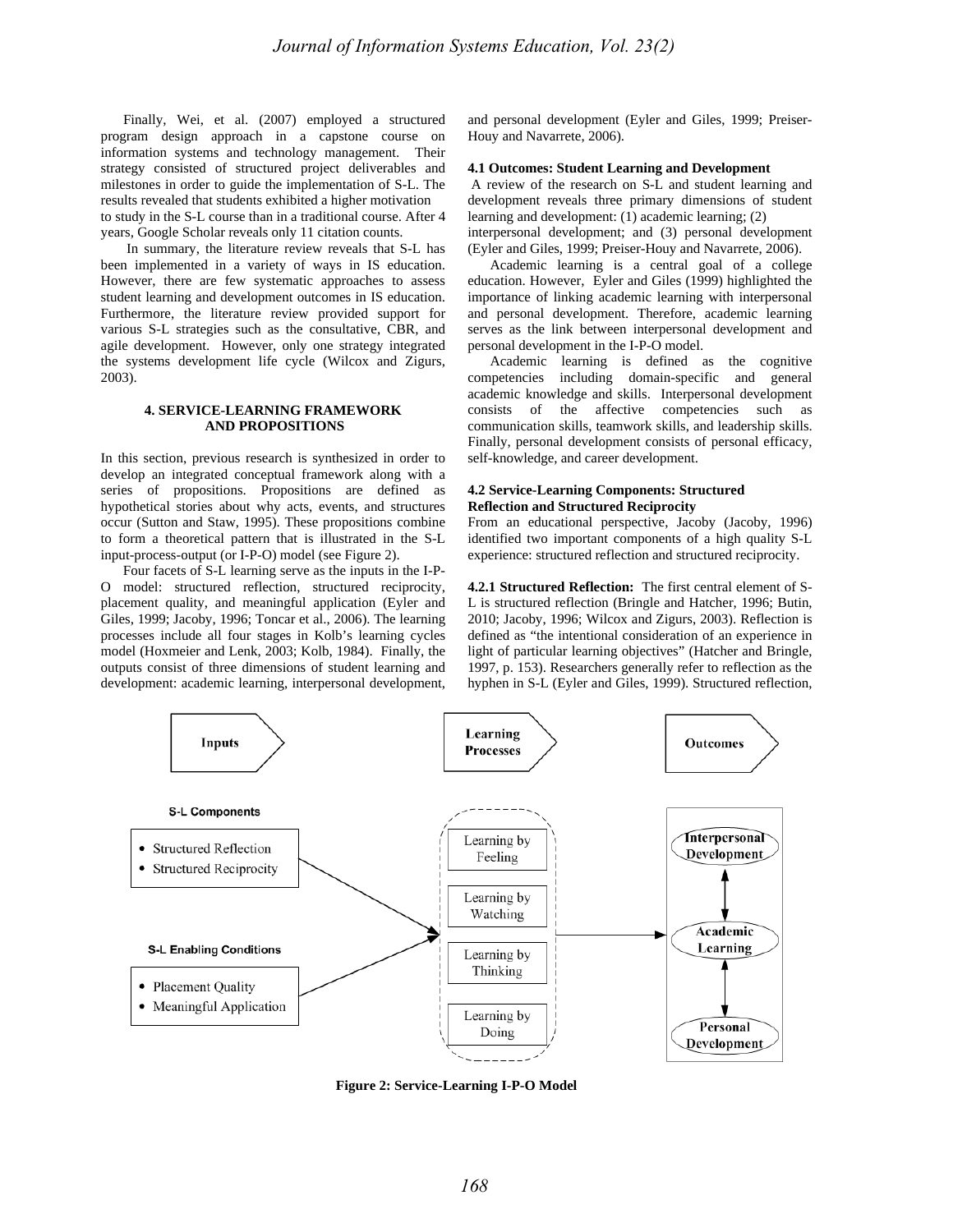however, is defined as the extent to which reflective activities are guided, occur regularly, and link the service experience to program learning objectives. For example, structured reflection facilitates learning by feeling and learning by thinking through learning by watching (Kolb, 1984).

Prior research has demonstrated that the quantity and quality of reflection – written and discussion – had a modest but significant impact on students' academic learning and personal development (Eyler and Giles, 1999). Similarly, Mabry (1998) reported that the frequency and variety of reflective activities enhances students' civic and academic outcomes.

Written reflection primarily consists of reflection journals, papers, and essays. However, project documentation is a form of written reflection in the systems design and development domain. Written reflection enables students to think more clearly and process the service experience. More importantly, written reflection provides a permanent record of the S-L process.

Discussion reflection primarily consists of structured class discussions and presentations. This form of reflection is more flexible because it can occur formally in class or informally with student peers, community members, friends, and faculty. Discussion reflection provides a forum to air out the ambiguity and complexity of the ill-structured tasks associated with systems design and development activities. Furthermore, discussion with the faculty member provides a forum for emotional support (Astin et al., 2000). Therefore, it is posited that structured reflection is positively related to academic learning and personal development.

*Proposition 1a: Structured reflection has a positive impact on students' academic learning.* 

*Proposition 1b: Structured reflection has a positive impact on students' personal development.* 

#### **4.2.1 Structured Reciprocity**

The second central element of S-L is reciprocity (Butin, 2010; Jacoby, 1996). Through reciprocity, students do things with others rather than for them (Jacoby, 1996). Structured reciprocity is defined as the extent to which both the students and community partners benefit from the service experience. While students benefit from learning and development, the community partner should benefit from empowerment (i.e., the ability to take control of their own future) and the broader community should benefit as well. In this model, structured reciprocity emphasizes reciprocal learning, mutual collaboration, and community empowerment. Therefore, it is posited that structured reciprocity enhances students' interpersonal development and personal development.

*Proposition 2a: Structured reciprocity has a positive impact on students' interpersonal development.* 

*Proposition 2b: Structured reciprocity has a positive impact on students' personal development.* 

# **4.3 S-L Enabling Conditions**

While structured reflection and structured reciprocity are the two central components of a high-quality S-L experience, there are two preconditions that influence the success of S-L: placement quality and meaningful application.

**4.3.1 S-L Placement Quality:** Placement quality describes the setting for the learning in the S-L experience. Placement quality is defined as the extent to which students can work on challenging tasks, exercise initiative, and have important responsibilities (Eyler and Giles, 1999). High quality placements facilitate learning by feeling.

Researchers have found that placement quality is significantly associated with interpersonal and personal development (Eyler and Giles, 1999). According to developmental theorists, challenging tasks create the conditions for development to occur by upsetting the existing psychological equilibrium within the learner (McEwen, 1996). These challenges provide the opportunity for students to take on more important responsibilities and exercise initiative.

Studies have also shown that the context facilitates emotional intensity, attachment, and a high level of student involvement (Hoxmeier and Lenk, 2003). Student involvement refers to "the amount of physical and psychological energy that the student devotes to the academic experience" (Astin, 1999, p. 518). Therefore, students learn more because involvement in S-L is more motivating for students (Eyler and Giles, 1999). Therefore, it is posited that placement quality is positively related to academic learning, interpersonal development, and personal development.

*Proposition 3a: Placement quality has a positive impact on students' academic learning.* 

*Proposition 3b: Placement quality has a positive impact on students' interpersonal development.* 

*Proposition 3c: Placement quality has a positive impact on students' personal development.* 

**4.3.2 Meaningful Application:** The relevance of the project to the intended course has been identified as a critical success factor for S-L success (Butin, 2010; Wilcox and Zigurs, 2003). Meaningful application is defined as the degree to which the service experience is related to the course content and specific learning objectives (Eyler and Giles, 1999; Hoxmeier and Lenk, 2003). Meaningful application facilitates learning by thinking and learning by doing.

Studies have shown that meaningful application is strongly associated with students' academic learning outcomes, such as deeper understanding of the subject matter and critical thinking skills (Eyler and Giles, 1999). Meaningful application also facilitates students' belief that they made a difference in the community. Therefore, meaningful application has a positive impact on students' academic learning and personal development.

*Proposition 4a: Meaningful application has a positive impact on students' academic learning.* 

*Proposition 4b: Meaningful application has a positive impact on students' personal development.*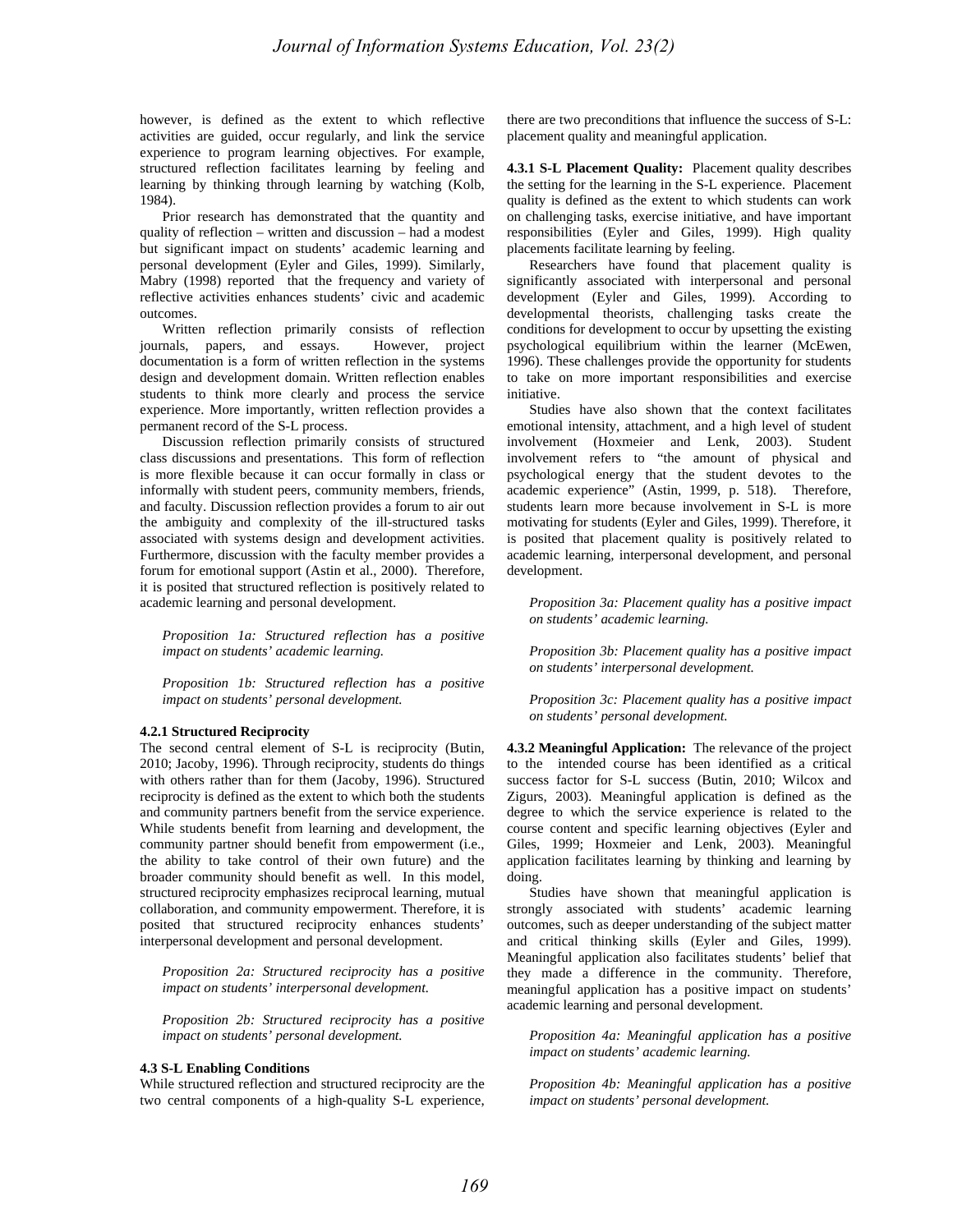# **5. RESEARCH METHODOLOGY**

The purpose of this study was to investigate the student learning and development outcomes in a service-learning course. Drawing on the work of Rama et al. (2000), a content analysis of student writings was chosen as the research methodology. Content analysis is a methodology used in the social sciences to study the content of human communications (Krippendorff, 2004). A content analysis involves categorizing the data and then calculating the frequency of category occurrences.

#### **5.2 Data Collection**

Data were collected from September 2011 – November 2011. Following the work of Guthrie and Navarrete (2004), data were primarily obtained from reflection essays on the students' perceptions of the service-learning experience. First, a post-course reflections essay along with a copy of the curricular goals was emailed to a convenience sample of 10 students who had previously completed the course from 2008 - 2010. All of these students were gainfully employed in the IT workforce. Six of the students responded. Similarly, a mid-course reflections essay along with a copy of the curricular goals was administered to all 18 students who were enrolled in the course during the fall 2011 semester. Fifteen students completed the essay.

The reflections essay was divided into four sections: (1) background information; (2) description of the service activities; (3) analysis of how the service related to the course material; and (4) application to their learning and development. The essays were supplemented with observation of the project as it unfolded and a review of the project documentation.

#### **5.3 S-L Design Methodology**

As previously stated, only one approach integrated S-L and systems development approaches (Wilcox and Zigurs, 2003). However, the field of IS has a long history of using various design methodologies for systems development projects. An IS design methodology refers to "a codified set of goal oriented 'procedures' which are intended to guide the work and cooperation of the various parties (stakeholders) involved in the development of an IS application" (Iivari and Hirschheim, 1996, p. 560).

This research utilized a participatory design methodology (PD) to facilitate the integration of S-L in the ODIS course (Spinuzzi, 2005). PD is defined as a diverse set of principles and practices aimed at designing information systems, applications, and infrastructures in which designers and users work together in mutually beneficial ways (Greenbaum and Kyng, 1991; Schuler and Namioka, 1993). A central tenet of PD is that users who will ultimately experience the benefits and risks in design are entitled to have a voice in the design process (Greenbaum and Kyng, 1991; Lee and Carroll, 2010; Merkel et al., 2004; Muller et al., 1997).

PD is based on the Marxist commitment of democratically empowering workers and fostering democracy. Empowerment, which is a form of selfactualization, is based on two dimensions: functional empowerment and democratic empowerment. Functional empowerment (i.e., change management) relates to the users' ability to pursue their activities with greater ease. Democratic empowerment (i.e., change outcome) relates to the socio-technical competencies that users acquire through their direct participation in the development process. Functional and democratic empowerment is enhanced through structured activities that facilitate structured reciprocity.

Overall, PD requires a high level of user participation throughout the process. User participation is posited to result in systems success based on three theoretical explanations: (1) the creation of psychological buy-in among participants; (2) the improvement of systems quality by getting the requirements right; and (3) the emergence of relationships among developers and users that shape development outcomes (Markus and Mao, 2004).

# **5.4 The Participatory Design Process**

Over the course of the 15-week semester, students had structured milestones and deliverables associated with their project. The participatory design projects were primarily based on the four basic activities of the life cycle model that was emphasized in the course textbook (Rogers et al., 2011). The four basic activities consisted of the following: (1) establishing requirements, (2) designing alternatives, (3) prototyping, and (4) evaluating. In order to complement S-L, a problem space assignment was added to the beginning of the project, and a final reflection was added to the end of the project.

The problem space consists of four objectives: (1) gain an initial understanding of the community problem to be solved; (2) articulate the problem space; (3) document the students' assumptions and claims, and (4) create a project plan. Once students articulated the community problem, they then reflected on why they thought there were problems with the existing system or user experience. Next, students reflected on how they thought an innovative website could change the existing situation in order to better support the mission and goals of the organization. Afterwards, students explicated their assumptions and claims through an iterative and reflective process. Finally, the students developed a project plan that consisted of the phases and project deliverables associated with the course syllabus.

The objectives of establishing requirements activities are threefold: (1) identify and document the characteristics of the target users; (2) gain a detailed understanding and document the problem to be solved and the tasks to be supported by the user interface; and (3) gain an in-depth understanding and document the community partner's functional and nonfunctional requirements for the system. This phase of the project was conducted in close collaboration with the community partner.

Students were required to identify the community partner's primary tasks and develop a hierarchical task analysis for each task. The task analysis enabled the students to reflect and envision ways that an interactive website could support and extend the current ways that the tasks were being performed. This phase concluded with the documentation of a stable set of requirements.

The aim of designing alternatives is to generate alternative solutions to the problem. Designing alternatives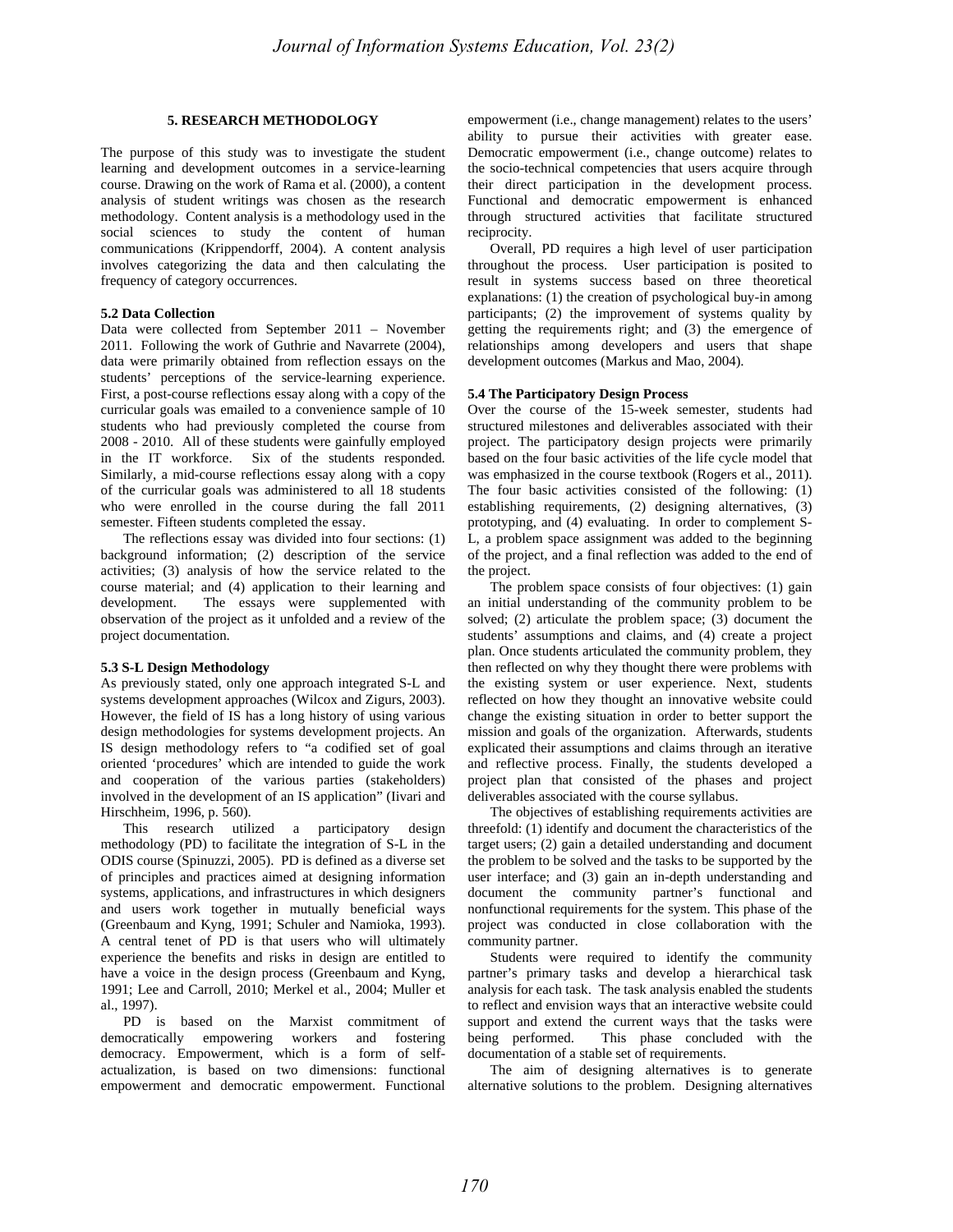consist of two sub-activities: conceptual design and physical design. The goal of conceptual design consists of producing a conceptual model for the system, whereas the goal of physical design involves developing alternatives for the details of the system that meets the user's requirements. Reflective activities such as index-card prototyping, group discussions, and project documentation facilitated the selection of an optimal solution.

 The aim of the next phase, prototyping, is developing alternative designs so that they can be communicated and assessed. The students developed low- and high-fidelity prototypes. Low-fidelity prototyping consisted of the development of index-card prototypes. Through critical reflection, the students were better prepared to develop highfidelity prototypes that evolved into the final product. As emphasized in the course textbook, the activity of developing prototypes encourages reflection throughout the design process (Rogers et al., 2011).

Evaluation occurs throughout the process and is aimed at determining if the system meets the needs of the users, and determining the usability and acceptability of the design. The last phase consists of final reflections. Students are required to reflect on their experience. Structured reflection consisted of written and discussion reflection. Written reflection consisted of documentation that was submitted for a grade at each stage of the project. Discussion reflection consisted of group presentations at each phase. After each presentation, the students discussed their experiences and received feedback from the instructor and the class. The process concluded with a post-course reflections essay on the students' perception of the S-L experience.

#### **5.5 Dependent Construct Measurement**

The perception of student learning and development was measured by three dependent variables: academic learning, interpersonal development, and personal development.

**5.5.1 Academic Learning:** Academic learning is defined as the extent to which the students acquired domain-specific and general academic knowledge and skills. The domain category includes the broader understanding and application of the interdisciplinary theoretical knowledge of the information sciences (See Leaning Goal 1, Table 1). Core topics included the system development life cycle; usability; user-centered design; evaluation; and the cognitive, emotional, and social aspects of systems design.

The general learning category includes critical thinking and lifelong learning skills. Critical thinking skills are developed as students apply and adapt various problem solving strategies (see Learning Goal 2, Table 1). Finally, lifelong learning occurs through the students' commitment to the continuous acquisition of relevant knowledge for professional development by self-teaching. Each document was content analyzed for evidence that demonstrated the acquisition of domain-specific and general academic learning.

**5.5.2 Interpersonal Development:** Interpersonal development includes communication and the ability to work effectively with others (see Learning Goal 3, Table 1). Leadership skills were added as an additional interpersonal development outcome. Therefore, the documents were content analyzed for evidence demonstrating the acquisition of communication, collaboration, and leadership skills.

**5.5.3 Personal Development:** The personal dimension includes personal efficacy, self-knowledge, and career development. Personal efficacy develops when the students realize that their skills and knowledge can make a difference in the community. Self-knowledge occurs when the students understand themselves better by gaining an understanding of their strengths and weaknesses.

Finally, career development is defined as the extent to which the service experience provides skills and experience that the students now find valuable in their careers (see Learning Goal 4, Table 1).

# **6. ANALYSIS AND RESULTS**

This study relied on an a priori conceptual framework and propositions in order to guide the data analysis. This research used a modified version of Guthrie and Navarrete's (2004) instrument (see Appendix). The data was content analyzed and placed in five categories: (1) perception of service learning; (2) perception of user-centered design; (3) perception of academic learning; (4) perception of interpersonal development; and (5) perception of personal development. The results were recorded on a 5-point scale of 1 through 5, with 1 being negative. Table 3 shows the mean ratings of the post- and mid-course essays.

| <b>Construct</b>                           | <b>Post-Course</b> | <b>Mid-Course</b> |  |
|--------------------------------------------|--------------------|-------------------|--|
| <b>Service-Learning</b>                    | 5.00               | 4.80              |  |
| <b>User-Centered</b><br><b>Design</b>      | 4.50               | 4.53              |  |
| Academic<br>Learning                       | 4.39               | 3.84              |  |
| <b>Interpersonal</b><br><b>Development</b> | 4.33               | 4.02              |  |
| Personal<br><b>Development</b>             | 4.00               | 3.64              |  |

# **Table 3: Mean Post- and Mid-Course Ratings**

#### **6.1 Perceptions of Service-Learning**

The ratings from the reflections essays (mean rating: 5.00 post, 4.80 mid) indicated that students held overwhelmingly positive perceptions of S-L. Post-course essays provide evidence that students found the S-L experience to be one of their best experiences in college. For example, one student reported "Taking IST 331 was one of the best experiences I had at [university], and the memories, community-ties, and personal growth and accomplishment will last a lifetime."

 The majority of students noted the difference between traditional pedagogical practices and S-L. One student commented, "Rather than merely being lectured at, we were quickly drawn into the worlds of project management, software development, and customer relations." Another noted, "This course was different from other courses because the course was based on a real- world project rather than just lecture-based learning. This allowed us to have interaction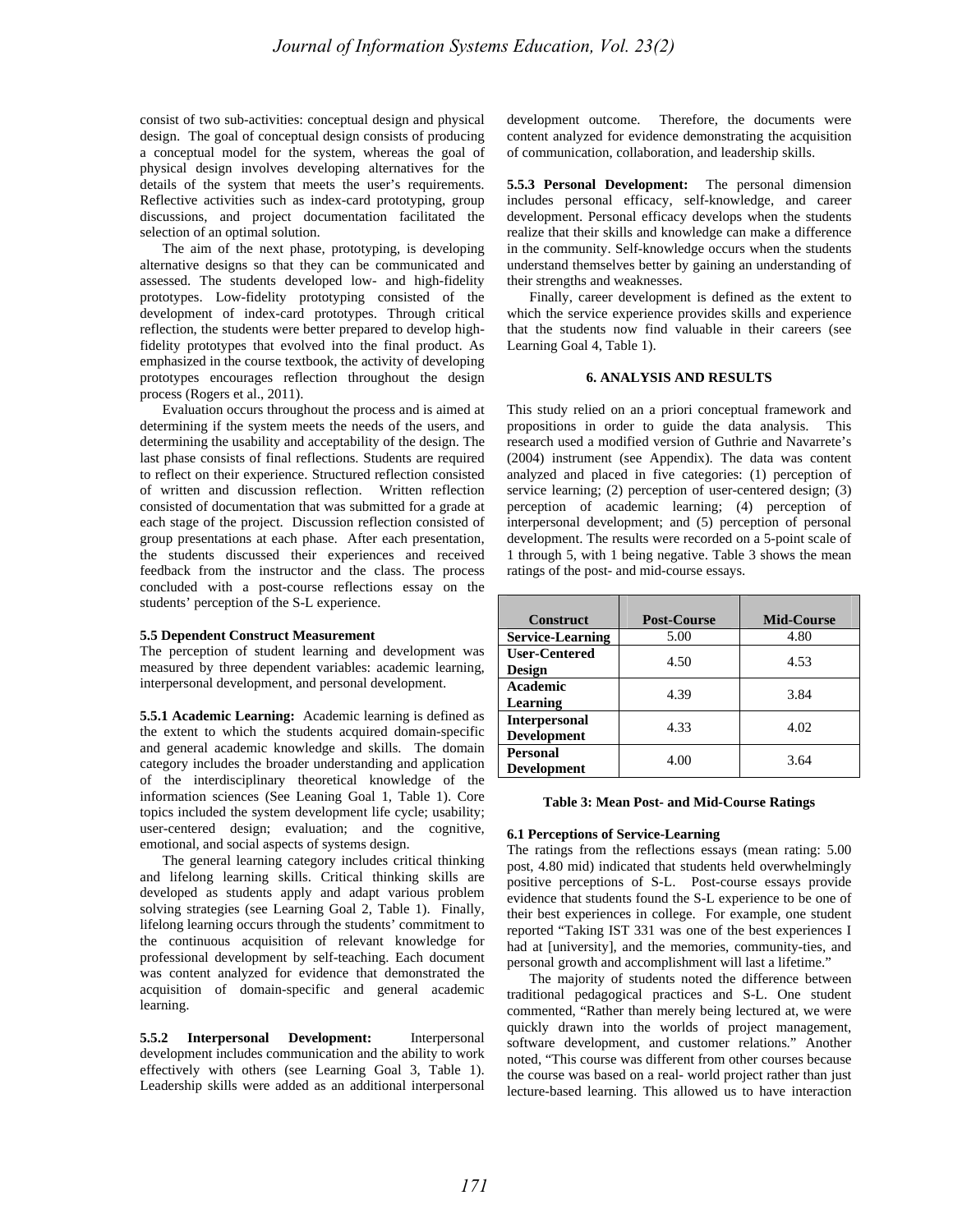with a stakeholder instead of being given an example and then learning how to go through hypothetical phases."

 Although the results were slightly higher for the postcourse essays, students currently enrolled in the course also held positive perceptions of S-L For example, one student commented, "One of the main reasons why I like this course is the ability to relate what we learn in class to the homework or to the service project. This relationship allows for the information to be presented more than once, which makes it all the much easier to retain."

# **6.2 Perceptions of User-Centered Design**

The post- and mid-course essay ratings (mean rating: 4.50 post, 4.53 mid) show that students had positive perceptions of user-centered design. Working with real stakeholders was a positive experience for both groups of students. For example, one student commented on the post-course essay, "What made this assignment more enticing over other class work was the opportunity to interact with a real customer who had real requirements, in an academic setting that had real deadlines." Another noted, "User-centered design is very important because the users are ultimately the ones who are going to be using the system. If you just design based around the system, you will lose track of the user's original needs."

There was no significant difference in the mean ratings on the post- and mid-course reflections essays. For example, a student reported on the mid-course essay that "usercentered design is helpful because if the design is done correctly then there will be less time and resources put into fixing the design."

#### **6.3 Perceptions of Academic Learning**

The ratings of the post- and mid-course essays (mean rating: 4.39 post, 3.84 mid) show that students who had already completed the course held higher positive perceptions of the benefit to their academic learning. For example, a student in the post-course sample noted, "This project allowed us to hone our software development and project management techniques in ways that multiple choice and essay questions never could. The requirements gathering, documentation, team management, development, testing and delivery were not merely theoretical 'what-ifs,' but rather real-life experiments with a profound impact on a local family."

Another student noted, "Since the phases correspond to the course lessons, students gain a full understanding of the concepts, skills, and documentation that are associated with the SDLC. Time management skills are learned naturally by balancing a full course load, an internship, and a real-world project, and critical thinking skills are put to the test when the unexpected happens." Similarly, another student noted, "I would say all of the phases had a positive impact on my academic learning. I could not imagine any IT course not using a service project as a learning tool."

As indicated, students that completed the mid-course essays held slightly lower perceptions of the contribution of S-L to their academic learning. One student noted, "The service experience allowed me to work directly with a client and use my problem solving skills to compromise between different ideas and what we can actually do with the website given the time constraint for completion." Another student commented, "To be honest with you, coming into this class I thought I was going to learn how to make a website better. Since then my perception has changed a little bit. Now that I've learned that there is a structured way to design not only software and webpages but any product at all."

#### **6.4 Perceptions of Interpersonal Development**

The ratings from the post- and mid-course essays (mean rating: 4.33 post, 4.02 mid) demonstrate that students in both groups held positive perceptions regarding the contribution of S-L to their interpersonal development. For example, one student from the post-course sample noted, "Without the daily communication, we would have done what most groups had to do and that was redoing everything." Another indicated, "Aside from the technical aspects of this course, IST 331 also strengthens students' soft skills, which is the key to a successful career in any field. The development of communication skills, both written and oral, is driven by the deliverables for the project: written documentation and oral presentations."

Students from the mid-course sample appear to be undergoing team development challenges that are associated with the development sequence of small groups (Tuckman, 1965; Tuckman and Jensen, 1977). For example, one student commented, "We had trouble communicating with one another and getting information between each other. We have since gotten that fixed and easily communicate and keep in contact." Another student commented, "It has helped me grow as a team member. I have also gained additional communication skills. I have gained a lot of experience working as a team and learning how to allocate tasks and work efficiently and effectively." Finally, another student commented on leadership skills: "For a couple of the phases I have been tasked with dividing the work up amongst our group and setting deadlines for each part to ensure that we have time to bring everything together for the presentations and papers for the different phases."

#### **6.5 Perceptions of Personal Development**

The ratings from the post- and mid-course essays (mean rating: 4.00 post, 3.64 mid) show that students who had already completed the course held higher perceptions toward the benefit to their personal development. For example, a student commented on the contribution to his career development: "Not only was this class beneficial in the classroom, but it tremendously prepared me for the real world. Currently, I am with the Department of Defense as an IT Specialist (Web Application Developer). This project/course has given me a whole new mindset. Each and every day, I work closely with customers from all across the world in developing applications that support our military overseas. Just like I did in IST 331, from phase 1 of the project to the end, everything is customer driven and focused." Similarly, another student commented, "I believe this gave us a head start with our career because it gave us experience working with a client." Finally, students reported on the contribution to their self-knowledge. For example, one student commented, "Personally the project helped me figure out how to work with others and find my strengths while working in a team."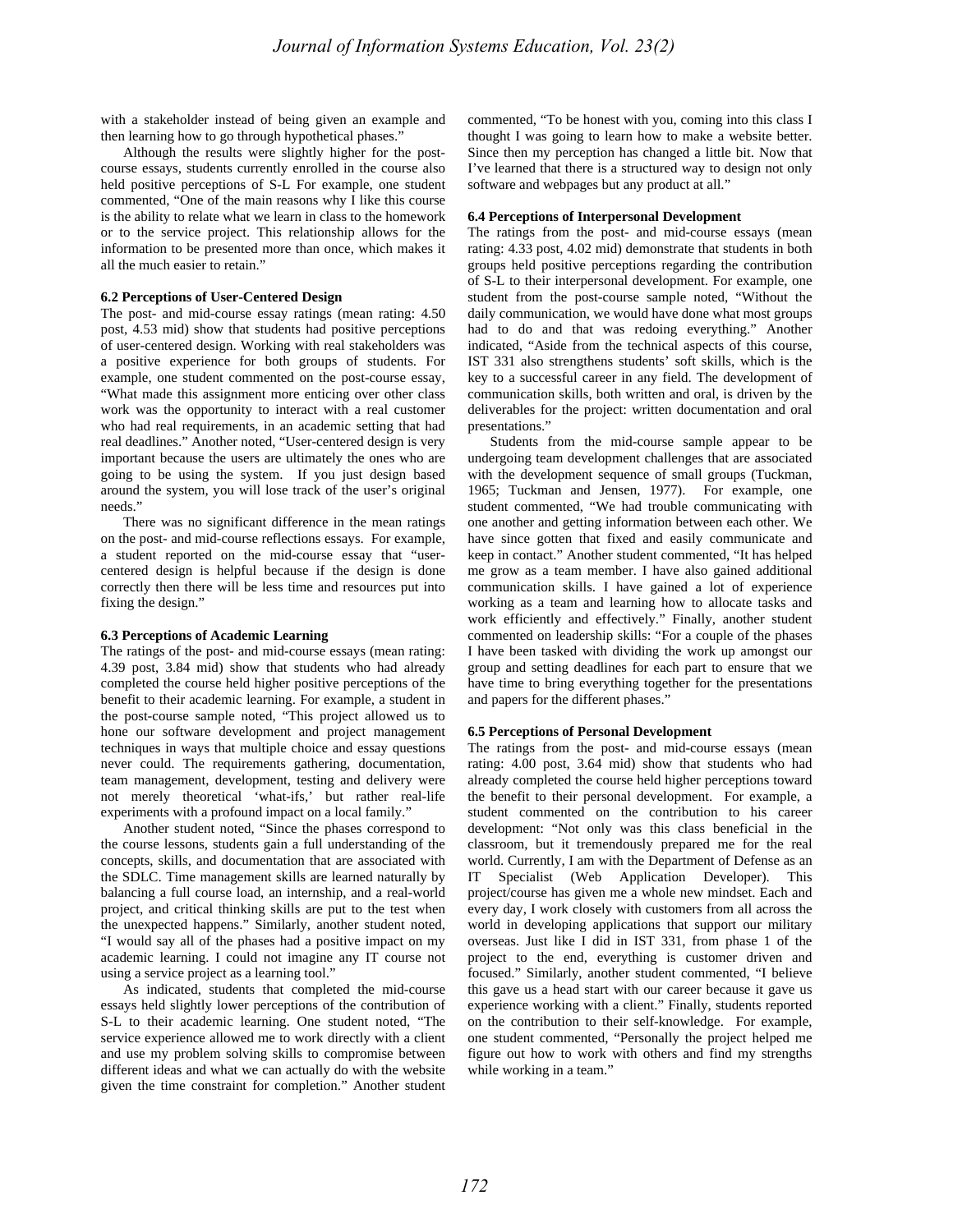The mid-course group held lower perceptions of personal development. However, the results were still positive. One student noted, "This project is a start where I can look back and say I did good on this and I could of did better on that, that will prepare myself for more and better opportunities to come." In terms of self-knowledge, a student commented, "I think I'm improving in my presentation skills. I am less nervous and a little more confident each time." Finally, another student commented, "Given my experience working in corporate IT through internships I think that classes like IST 331 working with real clients better helps prepare me for my career as the projects now have the factors of outside people where the project scope and goals change as the clients wants and needs change versus just a problem that is assigned in class."

Students in the mid-course sample also noted the contribution to their interviews. For example, one student noted, "At an interview the other day, this project and others were some of the main talking points for what I had to say. It was great to be able to reply to questions about my background with instances of actual applicable experiences rather than just saying I learned about it."

## **7. CONCLUSIONS**

This paper examined the impact of S-L on student learning and development outcomes in a junior-level information systems design course. The findings confirm prior research that suggests that S-L projects that include structured reflection, structured reciprocity, good community placements, and meaningful application enhance student learning and development (Eyler and Giles, 1999). This study also demonstrated the successful implementation of service-learning using participatory design as an alternative methodology to facilitate the development and implementation of S-L courses in IS. A PD approach to S-L enables students to immediately apply classroom learning to the design and development of community-led website design and development projects.

While the results confirm prior research, this study was limited on three fronts. First, the study was limited due to selection bias and small sample size. Second, no data were collected on the characteristics of the students. Finally, the results relied on qualitative data analysis. Despite these limitations, the results of this study should stimulate a productive national dialogue on the efficacy of integrating S-L in IS education.

#### **7.1 Implications for Research**

This study reported only on the outcomes of S-L. While the determinants were explicated in the I-P-O model: structured reflection – structured reciprocity, placement quality, and meaningful application – research is needed in order to identify the correlations between the determinants and outcomes. In addition, more research is needed in order to identify the relationship between the characteristics of students, such as their disposition toward service, learning style, and level of cognitive development to their perceptions of the learning and development outcomes. Finally, more research is needed that uses survey data in order to produce more objective quantitative analysis of the data.

# **7.2 Implications for Practice**

This study identifies three important implications for practice. First, participatory design provides a structured methodology for integrating S-L in IS education. PD facilitates structured program deliverables and milestones throughout the semester. Second, documentation of system design and development projects can be used in lieu of reflection journals and reflection papers. Finally, the I-P-O model can be used to assess the service-learning experience over the course of the semester.

# **8. REFERENCES**

- Alexander, R.A. 2001. "Need to Update Your Information Technology? Try Service Learning." Nonprofit World, Vol. 19, No. 5, pp. 27 - 29.
- Astin, A.W. 1999. "Student Involvement: A Developmental Theory for Higher Education." Journal of College Student Development, Vol. 40, No. 5, pp. 518 - 529.
- Astin, A.W., Vogelgesang, L.J., Ikeda, E.K., and Yee, J.A. (2000). How Service Learning Affects Students. Higher Education Research Institute: Los Angeles, CA.
- Bok, D.C. (2006). Our Underachieving Colleges: A Candid Look at How Much Students Learn and Why They Should Be Learning More. Princeton University Press: Princeton, NJ.
- Bringle, R.G., and Hatcher, J.A. 1995. "A Service-Learning Curriculum for Faculty." Michigan Journal of Community Service Learning Vol. 2, No. 3, pp. 112 - 122.
- Bringle, R.G., and Hatcher, J.A. 1996. "Implementing Service Learning in Higher Education." Journal of Higher Education, Vol. 67, No. 2, pp. 221 - 239
- Butin, D.W. (2010). Service-Learning in Theory and Practice: The Future of Community Engagement in Higher Education. Palgrave Macmillan: New York, NY.
- Eyler, J., and Giles, D.E. (1999). Where's the Learning in Service-Learning? Jossey-Bass: San Francisco, CA.
- Eyler, J., and Giles, D.E. 2001. "At a Glance: What We Know About the Effects of Service-Learning on College Students, Faculty, Institutions and Communities, 1993- 2000," Corporation for National and Community Service: Washington, DC, pp. 1 - 121.
- Feynman, R. P. (1985). "Surely you're joking, Mr. Feynman": Adventures of a curious character. New York, NY: W.W. Norton.
- Greenbaum, J., and Kyng, M. (1991). Design at Work: Cooperative Design of Computer Systems. Lawrence Erlbaum Associations: Hillsdale, NJ.
- Guthrie, R.A., and Navarrete, C.J. 2004. "Service-Learning Impact on Is Students in a Web Development Course." Information Systems Education Journal, Vol. 2, No. 12, pp. 3 - 12.
- Hatcher, J.A., and Bringle, R.G. 1997. "Reflection: Bridging the Gap between Service and Learning." College Teaching Vol. 45, No. 4, pp. 153 - 158
- Hoxmeier, J., and Lenk, M.M. 2003. "Service-Learning in Information Systems Courses: Community Projects That Make a Difference." Journal of Information Systems Education, Vol. 14, No. 1, pp. 91 - 100.
- Iivari, J., and Hirschheim, R. 1996. "Analyzing Information Systems Development: A Comparison and Analysis of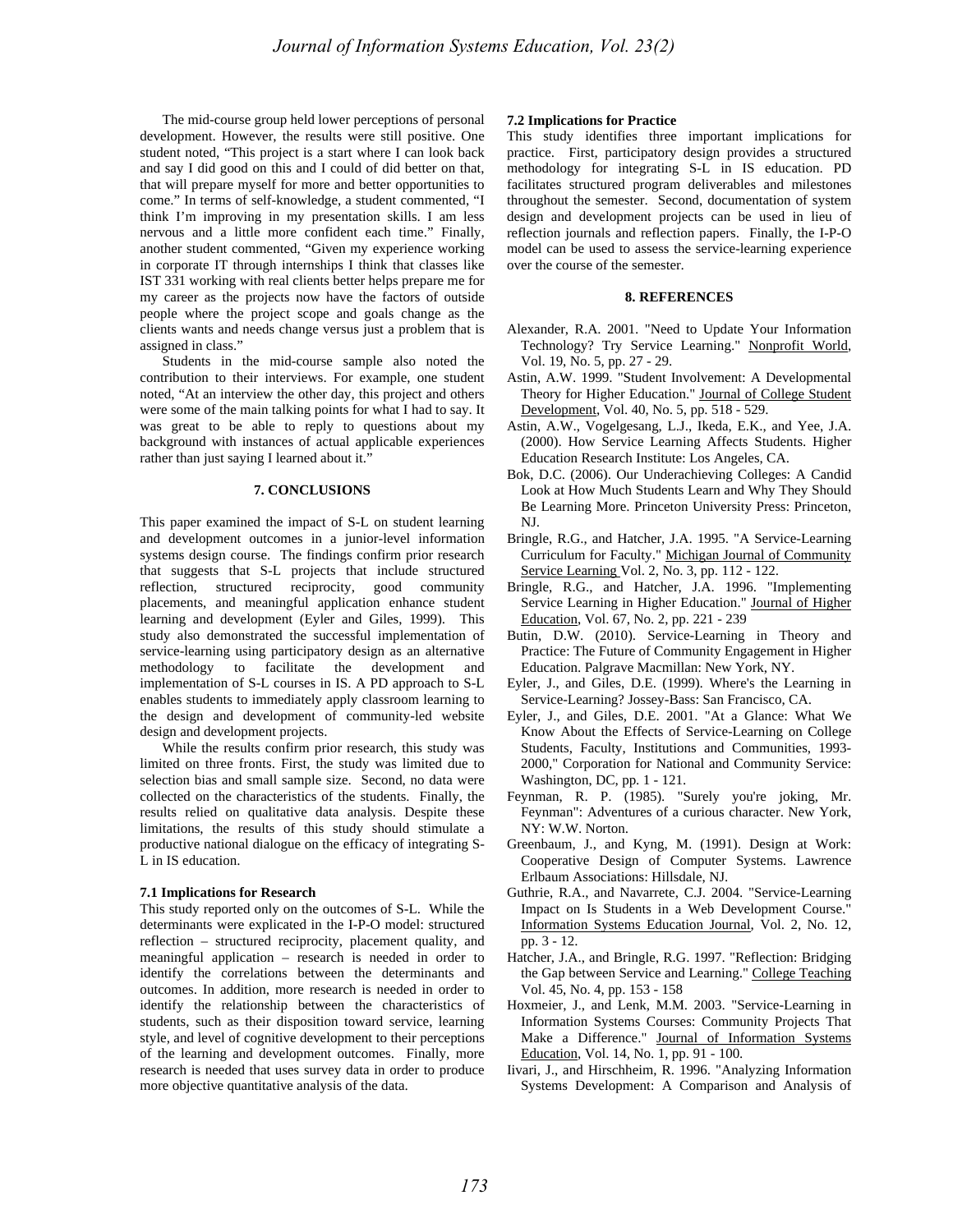Eight Is Development Approaches." Information Systems, Vol. 21, No. 7, pp. 551 - 575

- Jacoby, B. (1996). Service-Learning in Higher Education: Concepts and Practices. Jossey-Bass: San Francisco, CA.
- Johnson, R.D., and Johnson, P.H. 2005. "Service Learning in Is: Teaming with Community and Industry." Proceedings of the Ninth Pacific Asia Conference on Information Systems, Bangkok, Thailand, July 7 - 10, pp. 1185 - 1191.
- Kenworthy-U'Ren, A.L. 1999. "Management Students as Consultants: An Alternative Perspective on the Service-Learning "Call to Action"." Journal of Management Inquiry, Vol. 8, No. 4, pp. 379 - 387.
- Kenworthy-U'Ren, A.L. 2000. "Management Students as Consultants: A Strategy for Service-Learning in Management Education," in P.C. Godfrey and E.T. Grasso (eds.) Working for the Common Good: Concepts and Models for Service-Learning in Management*,* American Association for Higher Education: Washington, DC, pp. 55 - 67.
- Kolb, D.A. (1984). Experiential Learning: Experience as the Source of Learning and Development. Prentice-Hall: Englewood Cliffs, NJ.
- Krippendorff, K. (2004). Content Analysis: An Introduction to Its Methodology. Sage: Thousand Oaks, CA.
- Lawler, J.P., and Joseph, A. 2009. "Expanding Flexible Models of Service Learning in Information Systems Curricula." Information Systems Education Journal, Vol. 7, No. 95, pp. 3 - 24.
- Lazar, J., and Lidtke, D. 2002. "Service-Learning Partnerships in the Information Systems Curriculum," in J. Lazar (ed.) Managing It/Community Partnerships in the 21st Century Idea Group: Hershey, PA, pp. 1-16.
- Lee, R.L., and Carroll, J.M. 2010. "Towards a Framework for Effective User Participation in Nonprofit Community Contexts: Beyond User Involvement." Proceedings of the Southern Association for Information Systems Atlanta, GA, pp. 13 - 18.
- Mabry, J.B. 1998. "Pedagogical Variations in Service-Learning and Student Outcomes: How Time, Contact, and Reflection Matter." Michigan Journal of Community Service Learning, Vol. 5, No., pp. 32 - 47.
- Markus, M.L., and Mao, J.-Y. 2004. "Participation in Development and Implementation: Updating an Old, Tired Concept for Today's Is Contexts." Journal of the Association for Information Systems, Vol. 5, No. 11-12, pp. 514 - 544.
- McEwen, M.K. 1996. "Enhancing Student Learning and Development through Service-Learning," in B. Jacoby (ed.) Service-Learning in Higher Education: Concepts and Practices*,* Jossey-Bass: San Francisco, CA, pp. 53 - 91.
- Merkel, C.B., Xiao, L., Farooq, U., Ganoe, C.H., Lee, R.L., Carroll, J.M., and Rosson, M.B. 2004. "Participatory Design in Community Computing Contexts: Tales from the Field." Proceedings of the Eighth Biennial Participatory Design Conference, Toronto, Canada, July 27 - 31, 2004, pp. 1 - 10.
- Muller, M.J., Haslwanter, J.H., and Dayton, T. 1997. "Participatory Practices in the Software Lifecycle," in M.G. Helander, T.K. Landauer and P.V. Prabhu (eds.) Handbook of Human-Computer Interaction*,* Elsevier: Amsterdam, pp. 255 - 297.
- Olsen, A.L. 2008. "A Service Learning Project for a Software Engineering Course." Journal of Computing Sciences in Colleges, Vol. 24, No. 2, pp. 130 - 136.
- Petkus, E. 2000. "A Theoretical and Practical Framework for Service-Learning in Marketing: Kolb's Experiential Learning Cycle." Journal of Marketing Education, Vol. 22, No. 1, pp. 64 - 70
- Preiser-Houy, L., and Navarrete, C.J. 2006. "Exploring the Learning in Service-Learning: A Case of a Community-Based Research Project in Web-Based Systems Development." Journal of Information Systems Education, Vol. 17, No. 3, pp. 273 - 284.
- Preiser-Houy, L., and Navarrete, C.J. 2011. "A Community-Based Research Approach to Develop an Educational Web Portal." Information Systems Education Journal, Vol. 9, No. 1, pp. 4 - 13.
- Rama, D.V., Ravenscroft, S.P., Wolcott, S.K., and Zlotkowski, E. 2000. "Service-Learning Outcomes: Guidelines for Educators and Researchers." Issues in Accounting Education, Vol. 15, No. 4, pp. 657 - 692.
- Rogers, Y., Sharp, H., and Preece, J. (2011). Interaction Design: Beyond Human-Computer Interaction (3 ed.). John Wiley & Sons: New York.
- Rose, J.M., Rose, A.M., and Norman, C.S. 2005. "A Service-Learning Course in Accounting Information Systems." Journal of Information Systems, Vol. 19, No. 2, pp. 145 - 172.
- Schuler, D., and Namioka, A. (1993). Participatory Design: Principles and Practices. Lawrence Erlbaum Associations: Hillsdale, NJ.
- Spinuzzi, C. 2005. "The Methodology of Participatory Design." Technical Communication, Vol. 52, No. 2, pp. 163 - 174.
- Steinke, P., and Fitch, P. 2007. "Assessing Service-Learning." Research & Practice in Assessment, Vol. 1, No. 2, pp. 1 - 8.
- Strand, K., Marullo, S., Cutforth, N., Stoecker, R., and Donohue, P. (2003). Community-Based Research and Higher Education: Principles and Practices. Jossey-Bass: San Francisco, CA.
- Sutton, R.I., and Staw, B.M. 1995. "What Theory Is Not." Administrative Science Quarterly, Vol. 40, No. 3, pp. 371 - 384.
- Toncar, M.F., Reid, J.S., Burns, D.J., Anderson, C.E., and Nguyen, H.P. 2006. "Uniform Assessment of the Benefits of Service Learning: The Development, Evaluation, and Implementation of the Seleb Scale." The Journal of Marketing Theory and Practice Vol. 14, No. 3, pp. 223 - 238
- Tuckman, B.W. 1965. "Developmental Sequence in Small Groups." Psychological Bulletin, Vol. 63, No. 6, pp. 384 - 399.
- Tuckman, B.W., and Jensen, M.A.C. 1977. "Stages of Small-Group Development Revisited." Group & Organization Management, Vol. 2, No. 4, pp. 419 - 427.
- Wei, K., Siow, J., and Burley, D.L. 2007. "Implementing Service-Learning to the Information Systems and Technology Management Program: A Study of an Undergraduate Capstone Course." Journal of Information Systems Education, Vol. 18, No. 1, pp. 125 - 136.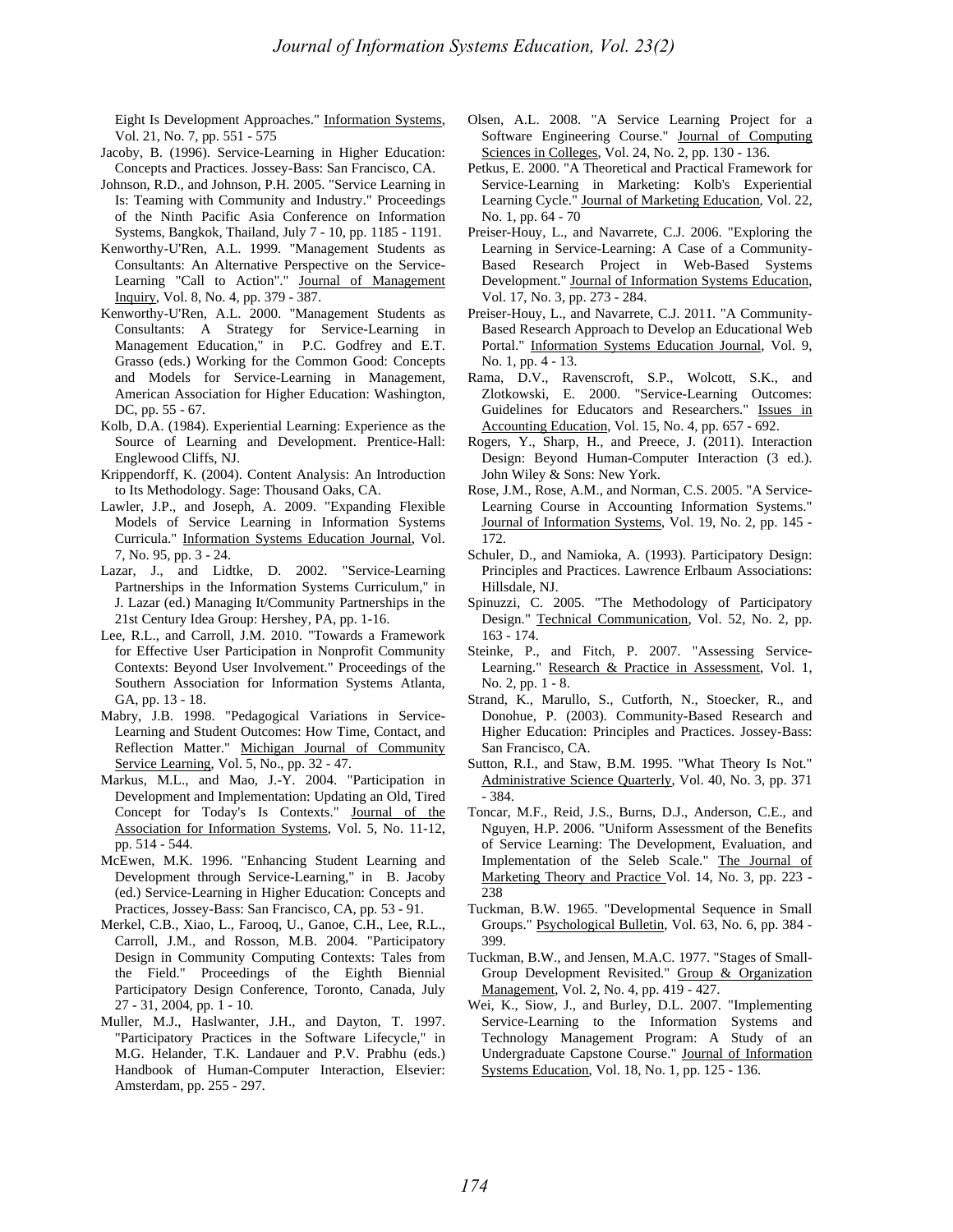Wilcox, E., and Zigurs, I. 2003. "A Method for Enhancing the Success of Service-Learning Projects in Information Systems " Information Systems Education Journal, Vol. 1, No. 17, pp. 3 - 17.

# **AUTHOR BIOGRAPHY**



**Roderick L. Lee** is an Assistant Professor of Information Systems in the School of Business<br>Administration at The Administration at Pennsylvania State University - Harrisburg. His research and teaching interests are centered on user-centered design and the strategic use of technology by nonprofits and groups. He teaches courses in management information systems, humancomputer interaction, object-

oriented programming, and usability engineering. He holds a MBA and MSIS from The Pennsylvania State University – Harrisburg and a Ph.D. in Information Sciences and Technology with a concentration in Management and Organization from The Pennsylvania State University – University Park.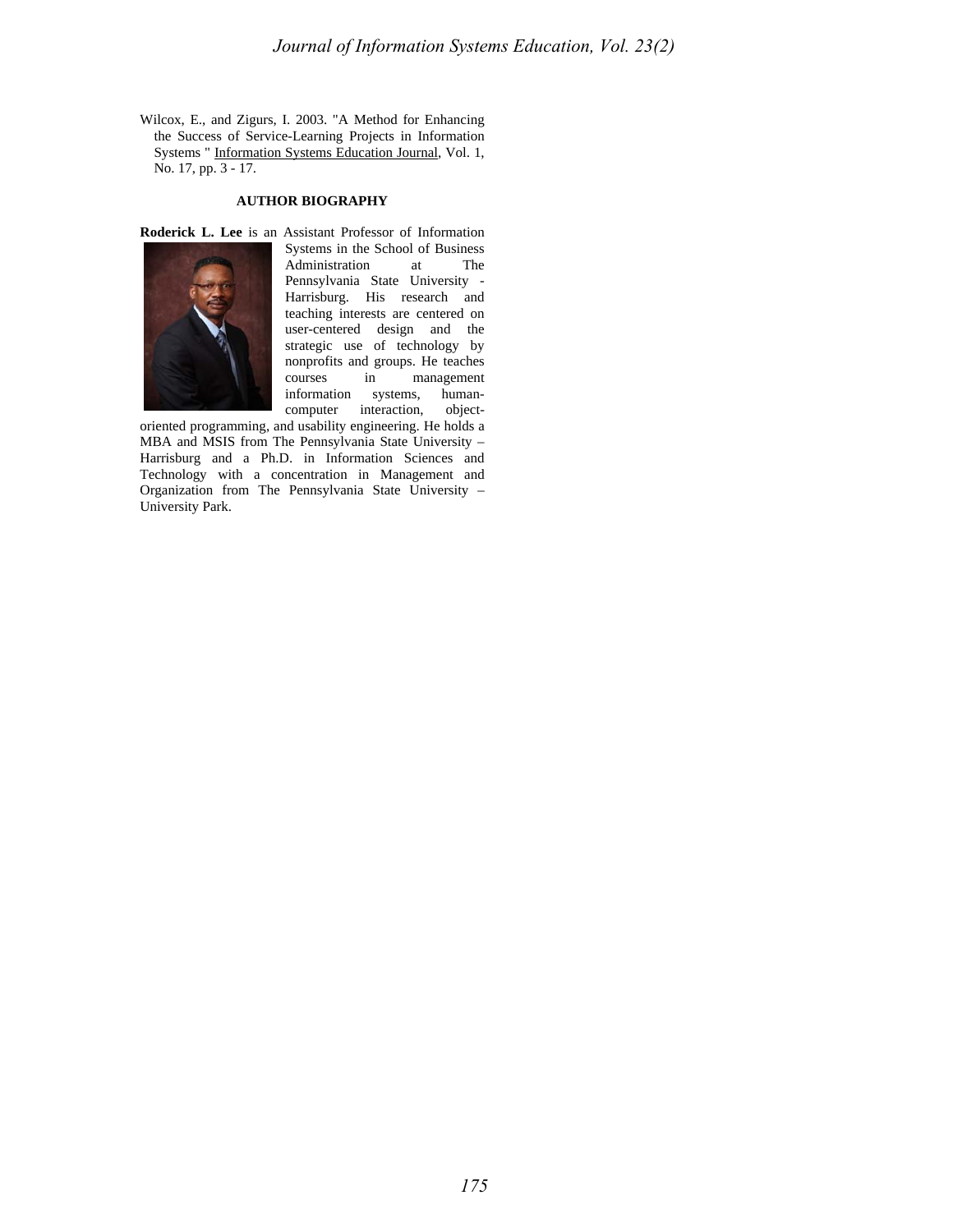| <b>Measure</b>                 | <b>Negative</b> | Somewhat<br><b>Negative</b> | <b>Neutral</b> | Somewhat<br><b>Positive</b> | <b>Positive</b> |
|--------------------------------|-----------------|-----------------------------|----------------|-----------------------------|-----------------|
| Perception of service-learning |                 |                             |                |                             |                 |
| Perception of user-centered    |                 |                             |                |                             |                 |
| design                         |                 |                             |                |                             |                 |
| Shows evidence of general      |                 |                             |                |                             |                 |
| academic learning              |                 |                             |                |                             |                 |
| Shows evidence of critical     |                 |                             |                |                             |                 |
| thinking skills                |                 |                             |                |                             |                 |
| Shows evidence of life-long    |                 |                             |                |                             |                 |
| learning skills                |                 |                             |                |                             |                 |
| Shows evidence of              |                 |                             |                |                             |                 |
| communication skills           |                 |                             |                |                             |                 |
| Shows evidence of              |                 |                             |                |                             |                 |
| collaboration skills           |                 |                             |                |                             |                 |
| Shows evidence of leadership   |                 |                             |                |                             |                 |
| skills                         |                 |                             |                |                             |                 |
| Shows evidence of personal     |                 |                             |                |                             |                 |
| efficacy                       |                 |                             |                |                             |                 |
| Shows evidence of self-        |                 |                             |                |                             |                 |
| Knowledge                      |                 |                             |                |                             |                 |

# **APPENDIX: SERVICE LEARNING MEASUREMENT INSTRUMENT**